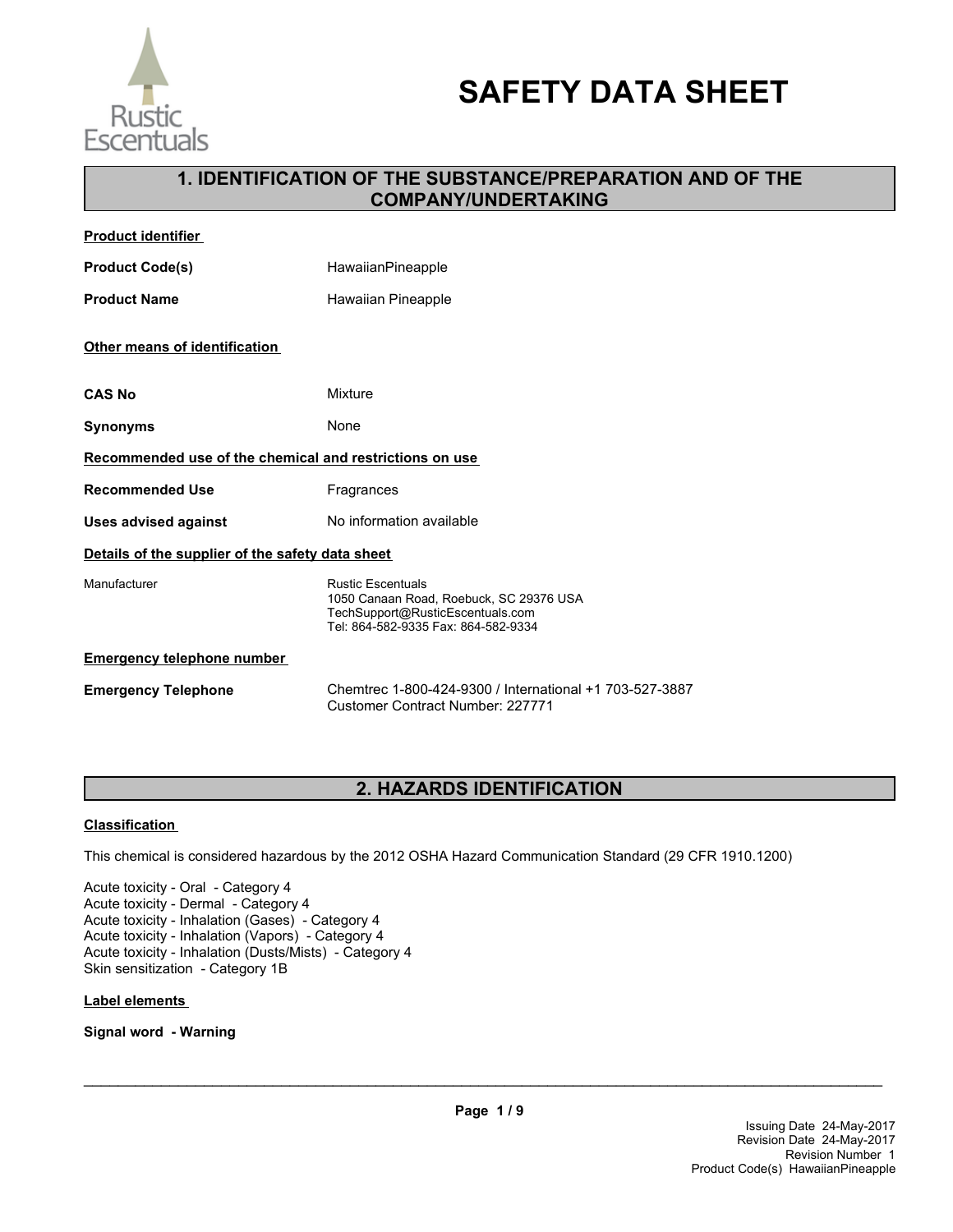**Hazard statements**

Harmful if swallowed Harmful in contact with skin Harmful if inhaled May cause an allergic skin reaction



**Appearance** clear liquid **Physical State @20°C** liquid

\_\_\_\_\_\_\_\_\_\_\_\_\_\_\_\_\_\_\_\_\_\_\_\_\_\_\_\_\_\_\_\_\_\_\_\_\_\_\_\_\_\_\_\_\_\_\_\_\_\_\_\_\_\_\_\_\_\_\_\_\_\_\_\_\_\_\_\_\_\_\_\_\_\_\_\_\_\_\_\_\_\_\_\_\_\_\_\_\_\_\_\_\_

**Odor** Characteristic

### **Precautionary Statements**

Wash face, hands and any exposed skin thoroughly after handling Do not eat, drink or smoke when using this product Wear protective gloves/protective clothing Avoid breathing dust/fume/gas/mist/vapors/spray Use only outdoors or in a well-ventilated area Contaminated work clothing must not be allowed out of the workplace

Specific treatment (see .? on this label) Specific treatment (see .? on this label) IF ON SKIN: Wash with plenty of water and soap Call a POISON CENTER or doctor if you feel unwell Take off contaminated clothing and wash it before reuse If skin irritation or rash occurs: Get medical advice/attention IF INHALED: Remove person to fresh air and keep comfortable for breathing Call a POISON CENTER or doctor if you feel unwell IF SWALLOWED: Call a POISON CENTER or doctor if you feel unwell Rinse mouth

## **Precautionary Statements - Disposal**

Dispose of contents/container to an approved waste disposal plant

## **Hazards not otherwise classified (HNOC)**

Not applicable

## **Other Information**

Toxic to aquatic life with long lasting effects Toxic to aquatic life

**Unknown acute toxicity** 65.99 % of the mixture consists of ingredient(s) of unknown toxicity

## **3. COMPOSITION/INFORMATION ON INGREDIENTS**

## **Substance**

| Chemical name                  | CAS No    | Weight-%  | Trade secret |
|--------------------------------|-----------|-----------|--------------|
| ALLYL CYCLO HEXYL PROPIONATE   | 2705-87-5 | $10 - 20$ |              |
| ALLYL CAPROATE                 | 123-68-2  | 1 - 10    |              |
| BENZYL ACETATE                 | 140-11-4  | - 10      |              |
| <b>HEXYL CINNAMIC ALDEHYDE</b> | 101-86-0  | 1 - 10    |              |
| <b>HELIOTROPINE</b>            | 120-57-0  | 1 - 10    |              |
| COUMARIN                       | $91-64-5$ | $-10$     |              |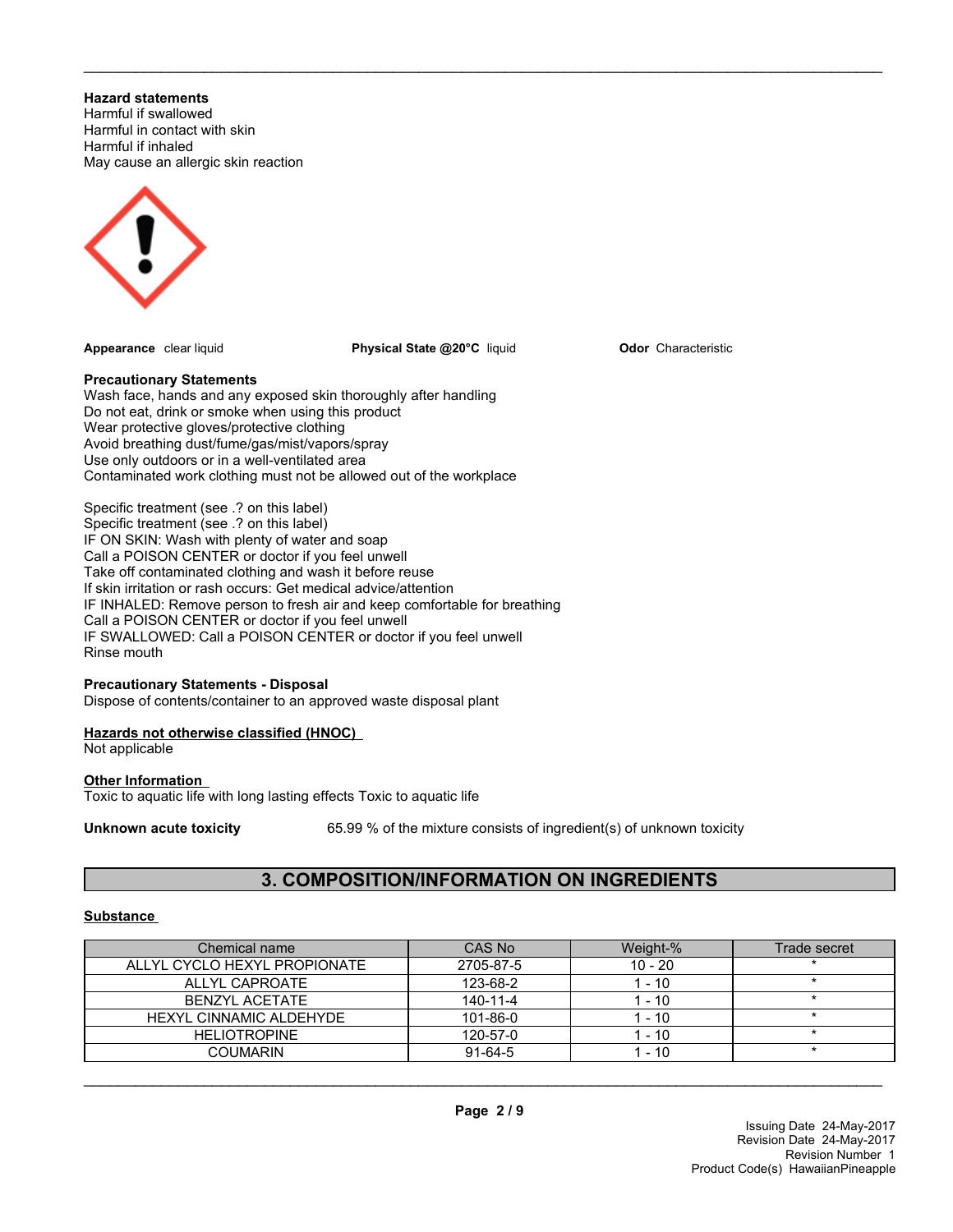\*The exact percentage (concentration) of composition has been withheld as a trade secret.

## **4. FIRST AID MEASURES**

\_\_\_\_\_\_\_\_\_\_\_\_\_\_\_\_\_\_\_\_\_\_\_\_\_\_\_\_\_\_\_\_\_\_\_\_\_\_\_\_\_\_\_\_\_\_\_\_\_\_\_\_\_\_\_\_\_\_\_\_\_\_\_\_\_\_\_\_\_\_\_\_\_\_\_\_\_\_\_\_\_\_\_\_\_\_\_\_\_\_\_\_\_

#### **Description of first aid measures**

| <b>Inhalation</b>                                                          | Remove to fresh air.                                                                                                    |  |  |
|----------------------------------------------------------------------------|-------------------------------------------------------------------------------------------------------------------------|--|--|
| Eye contact                                                                | Rinse thoroughly with plenty of water for at least 15 minutes, lifting lower and upper eyelids.<br>Consult a physician. |  |  |
| <b>Skin contact</b>                                                        | Wash skin with soap and water.                                                                                          |  |  |
| Ingestion                                                                  | Clean mouth with water and drink afterwards plenty of water.                                                            |  |  |
| <u>Most important symptoms and effects, both acute and delayed</u>         |                                                                                                                         |  |  |
| <b>Symptoms</b>                                                            | No information available.                                                                                               |  |  |
| Indication of any immediate medical attention and special treatment needed |                                                                                                                         |  |  |
| Note to physicians                                                         | Treat symptomatically.                                                                                                  |  |  |
|                                                                            |                                                                                                                         |  |  |
|                                                                            | <b>5. FIRE-FIGHTING MEASURES</b>                                                                                        |  |  |
| <b>Suitable Extinguishing Media</b>                                        | Use extinguishing measures that are appropriate to local circumstances and the<br>surrounding environment.              |  |  |
| Unsuitable extinguishing media                                             | CAUTION: Use of water spray when fighting fire may be inefficient.                                                      |  |  |
| Specific hazards arising from the<br>chemical                              | No information available.                                                                                               |  |  |

## **Explosion data Sensitivity to Mechanical Impact** None. **Sensitivity to Static Discharge** None.

**Special protective equipment for fire-fighters** Firefighters should wear self-contained breathing apparatus and full firefighting turnout gear. Use personal protection equipment.

## **6. ACCIDENTAL RELEASE MEASURES**

| <b>Personal precautions, protective equipment and emergency procedures</b>      |                                                       |  |  |
|---------------------------------------------------------------------------------|-------------------------------------------------------|--|--|
| <b>Personal precautions</b>                                                     | Ensure adequate ventilation.                          |  |  |
| <b>Environmental precautions</b>                                                |                                                       |  |  |
| <b>Environmental precautions</b>                                                | See Section 12 for additional Ecological Information. |  |  |
| Methods and material for containment and cleaning up                            |                                                       |  |  |
| <b>Methods for containment</b>                                                  | Prevent further leakage or spillage if safe to do so. |  |  |
| Pick up and transfer to properly labeled containers.<br>Methods for cleaning up |                                                       |  |  |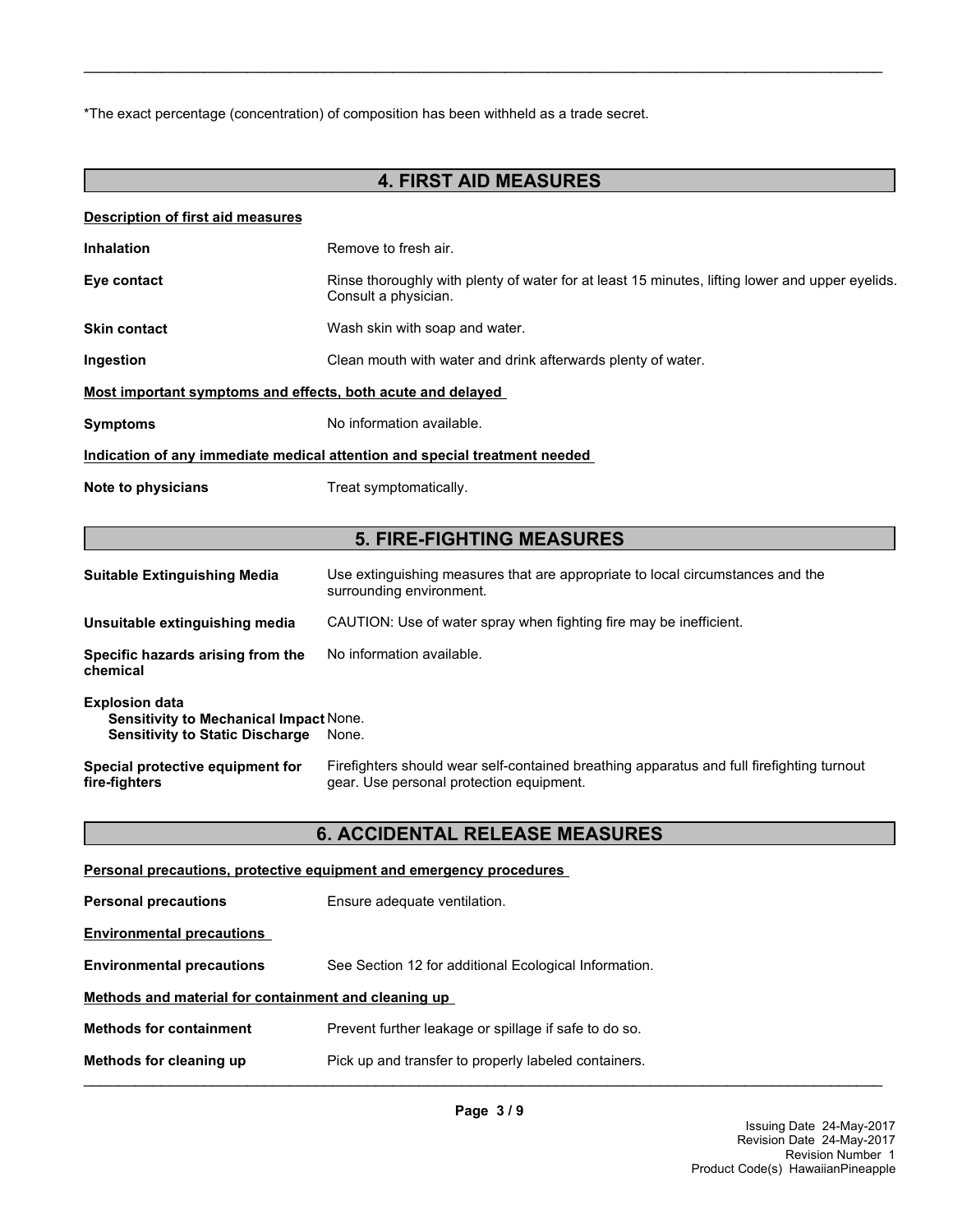**Prevention of secondary hazards** Clean contaminated objects and areas thoroughly observing environmental regulations.

\_\_\_\_\_\_\_\_\_\_\_\_\_\_\_\_\_\_\_\_\_\_\_\_\_\_\_\_\_\_\_\_\_\_\_\_\_\_\_\_\_\_\_\_\_\_\_\_\_\_\_\_\_\_\_\_\_\_\_\_\_\_\_\_\_\_\_\_\_\_\_\_\_\_\_\_\_\_\_\_\_\_\_\_\_\_\_\_\_\_\_\_\_

## **7. HANDLING AND STORAGE**

**Precautions for safe handling**

**Advice on safe handling** Handle in accordance with good industrial hygiene and safety practice.

### **Conditions for safe storage, including any incompatibilities**

**Storage Conditions** Keep containers tightly closed in a dry, cool and well-ventilated place.

## **8. EXPOSURE CONTROLS/PERSONAL PROTECTION**

### **Control parameters**

**Exposure Limits** The following ingredients are the only ingredients of the product above the cut-off level (or level that contributes to the hazard classification of the mixture) which have an exposure limit applicable in the region for which this safety data sheet is intended or other recommended limit. At this time, the other relevant constituents have no known exposure limits from the sources listed here.

| Chemical name                     | ACGIH TLV   | <b>OSHA PEL</b> | <b>NIOSH IDLH</b> |
|-----------------------------------|-------------|-----------------|-------------------|
| <b>BENZYL ACETATE</b><br>140-11-4 | TWA: 10 ppm |                 |                   |

### **Appropriate engineering controls**

| <b>Engineering controls</b>           | <b>Showers</b><br>Eyewash stations<br>Ventilation systems.                                                                                                                  |
|---------------------------------------|-----------------------------------------------------------------------------------------------------------------------------------------------------------------------------|
|                                       | Individual protection measures, such as personal protective equipment                                                                                                       |
| Eye/face protection                   | No special protective equipment required.                                                                                                                                   |
| Skin and body protection              | No special protective equipment required.                                                                                                                                   |
| <b>Respiratory protection</b>         | No protective equipment is needed under normal use conditions. If exposure limits are<br>exceeded or irritation is experienced, ventilation and evacuation may be required. |
| <b>General hygiene considerations</b> | Handle in accordance with good industrial hygiene and safety practice.                                                                                                      |
|                                       |                                                                                                                                                                             |



## **9. PHYSICAL AND CHEMICAL PROPERTIES**

**Information on basic physical and chemical properties Physical State @20°C** liquid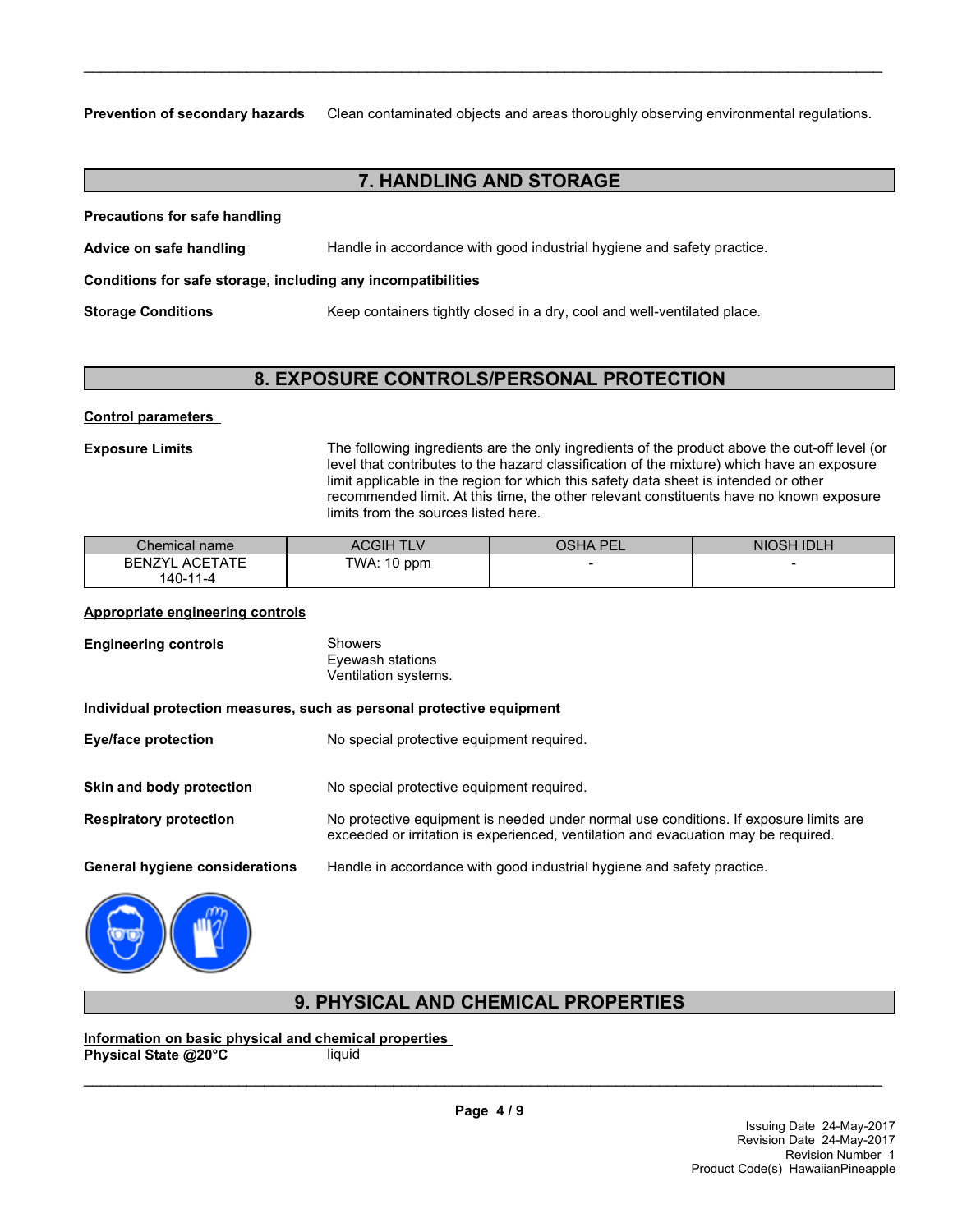| clear liquid<br>Characteristic<br>Colorless - Pale Yellow<br>No information available<br>0.8900-0.9100<br>1.4700-1.4900                                     |
|-------------------------------------------------------------------------------------------------------------------------------------------------------------|
| <b>Values</b><br>No data available<br>No data available<br>> 35 °C / 95 °F<br>94 °C / 202 °F<br>No data available<br>No data available<br>No data available |
| No data available                                                                                                                                           |
| No data available<br>No data available<br>No data available<br>No data available<br>No data available<br>No data available                                  |
| No data available<br>No data available<br>No data available<br>No data available<br>No information available<br>No information available                    |
| No information available<br>No information available<br>No information available<br>No information available<br>No information available                    |
|                                                                                                                                                             |

## **10. STABILITY AND REACTIVITY**

\_\_\_\_\_\_\_\_\_\_\_\_\_\_\_\_\_\_\_\_\_\_\_\_\_\_\_\_\_\_\_\_\_\_\_\_\_\_\_\_\_\_\_\_\_\_\_\_\_\_\_\_\_\_\_\_\_\_\_\_\_\_\_\_\_\_\_\_\_\_\_\_\_\_\_\_\_\_\_\_\_\_\_\_\_\_\_\_\_\_\_\_\_

| <b>Reactivity</b>                                                       | No information available.                 |
|-------------------------------------------------------------------------|-------------------------------------------|
| <b>Chemical stability</b>                                               | Stable under normal conditions.           |
| <b>Possibility of hazardous reactions</b> None under normal processing. |                                           |
| <b>Conditions to avoid</b>                                              | None known based on information supplied. |
| Incompatible materials                                                  | None known based on information supplied. |

**Hazardous decomposition products** None known based on information supplied.

## **11. TOXICOLOGICAL INFORMATION**

#### **Information on likely routes of exposure**

#### **Product Information**

**Inhalation** Specific test data for the substance or mixture is not available.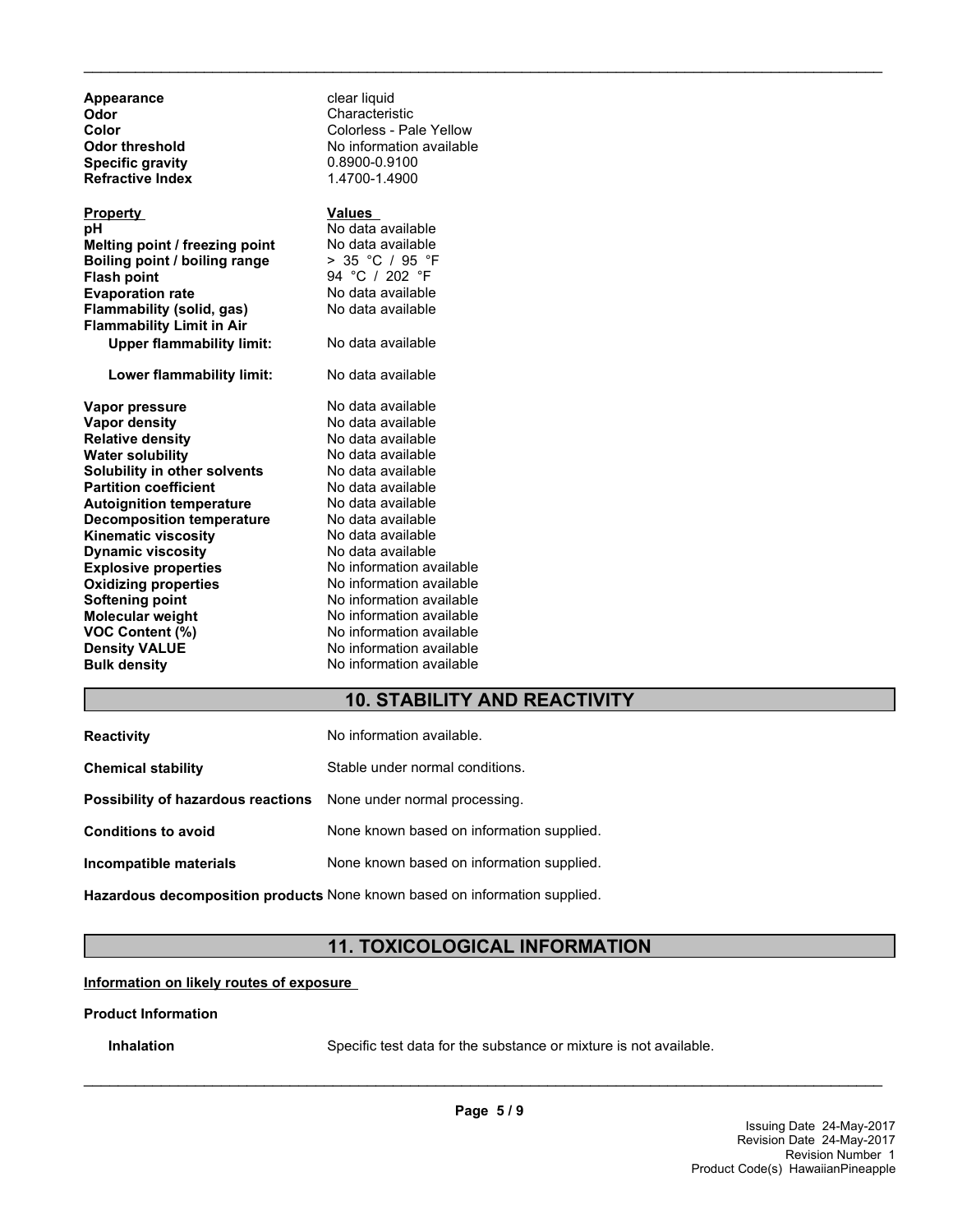| Eye contact                                                                                | Specific test data for the substance or mixture is not available.  |  |  |
|--------------------------------------------------------------------------------------------|--------------------------------------------------------------------|--|--|
| <b>Skin contact</b>                                                                        | Specific test data for the substance or mixture is not available.  |  |  |
| Ingestion                                                                                  | Specific test data for the substance or mixture is not available.  |  |  |
| Information on toxicological effects                                                       |                                                                    |  |  |
| <b>Symptoms</b>                                                                            | No information available.                                          |  |  |
| <b>Numerical measures of toxicity</b>                                                      |                                                                    |  |  |
| <b>Acute toxicity</b>                                                                      | Specific test data for the substance or mixture are not available. |  |  |
| Delayed and immediate effects as well as chronic effects from short and long-term exposure |                                                                    |  |  |
| <b>Skin corrosion/irritation</b>                                                           | No information available.                                          |  |  |
| Serious eye damage/eye irritation                                                          | No information available.                                          |  |  |
| Respiratory or skin sensitization                                                          | No information available.                                          |  |  |
| Germ cell mutagenicity                                                                     | No information available.                                          |  |  |
| Carcinogenicity                                                                            | No information available.                                          |  |  |

The table below indicates whether each agency has listed any ingredient as a carcinogen.

| Chemical name   | ACGIH                    | <b>IARC</b> | <b>NTP</b> | <b>OSHA</b> |
|-----------------|--------------------------|-------------|------------|-------------|
| BENZYL ACETATE  | $\overline{\phantom{0}}$ | Group 3     |            |             |
| 140-11-4        |                          |             |            |             |
| <b>COUMARIN</b> | $\overline{\phantom{0}}$ | Group 3     |            | -           |
| $91 - 64 - 5$   |                          |             |            |             |

\_\_\_\_\_\_\_\_\_\_\_\_\_\_\_\_\_\_\_\_\_\_\_\_\_\_\_\_\_\_\_\_\_\_\_\_\_\_\_\_\_\_\_\_\_\_\_\_\_\_\_\_\_\_\_\_\_\_\_\_\_\_\_\_\_\_\_\_\_\_\_\_\_\_\_\_\_\_\_\_\_\_\_\_\_\_\_\_\_\_\_\_\_

| <b>Reproductive toxicity</b>    | No information available. |
|---------------------------------|---------------------------|
| <b>STOT - single exposure</b>   | No information available. |
| <b>STOT - repeated exposure</b> | No information available. |
| <b>Aspiration hazard</b>        | No information available. |

## **12. ECOLOGICAL INFORMATION**

| <b>Ecotoxicity</b>                                      | The environmental impact of this product has not been fully investigated. |
|---------------------------------------------------------|---------------------------------------------------------------------------|
| Persistence and degradability<br><b>Bioaccumulation</b> | No information available.<br>There is no data for this product.           |
| Other adverse effects                                   | No information available.                                                 |

## **13. DISPOSAL CONSIDERATIONS**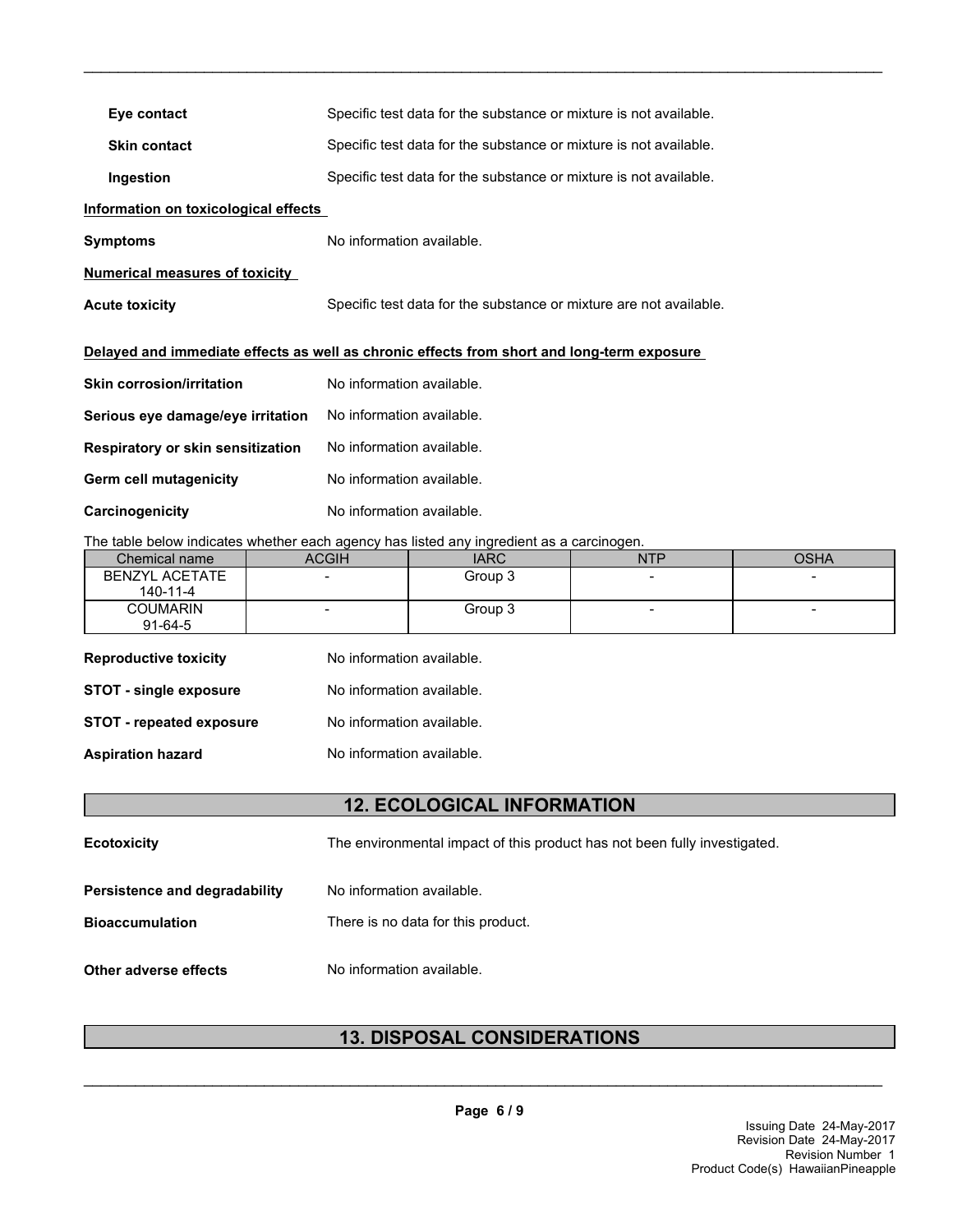## **Waste treatment methods Waste from residues/unused products** Dispose of in accordance with local regulations. Dispose of waste in accordance with environmental legislation. **Contaminated packaging Do not reuse empty containers. 14. TRANSPORT INFORMATION DOT** Not regulated **IATA UN/ID no** UN3082 **Proper Shipping Name** ENVIRONMENTALLY HAZARDOUS SUBSTANCE, LIQUID, N.O.S. **Hazard Class** 9 **Packing group** III **ERG Code** 9L **Description** UN3082, Environmentally hazardous substance, liquid, n.o.s.(Allyl Cyclo Hexyl Propionate, Hexyl Cinnamic Aldehyde), 9, III **IMDG UN/ID no** UN3082 **Proper Shipping Name** ENVIRONMENTALLY HAZARDOUS SUBSTANCE, LIQUID, N.O.S.<br>Hazard Class 9 **Hazard Class** 9<br>**Packing group** 11 **Packing group F-A. S-F**<br>**EmS No.** F-A. S-F **EmS No. Special Provisions** 274, 335 **Marine pollutant** This product contains a chemical which is listed as a marine pollutant according to IMDG/IMO **Description** UN3082, Environmentally hazardous substance, liquid, n.o.s.(Allyl Cyclo Hexyl Propionate, Hexyl Cinnamic Aldehyde), 9, III **ADR UN/ID no** UN3082<br> **Proper Shipping Name** ENVIRO **ENVIRONMENTALLY HAZARDOUS SUBSTANCE, LIQUID, N.O.S. Hazard Class** 9 **Packing group** III **Classification code Tunnel restriction code** E<br> **Special Provisions** 274, 335, 601, 375 **Special Provisions Description** UN3082, Environmentally hazardous substance, liquid, n.o.s.(Allyl Cyclo Hexyl Propionate, Hexyl Cinnamic Aldehyde), 9, III **ADR/RID-Labels** 9

\_\_\_\_\_\_\_\_\_\_\_\_\_\_\_\_\_\_\_\_\_\_\_\_\_\_\_\_\_\_\_\_\_\_\_\_\_\_\_\_\_\_\_\_\_\_\_\_\_\_\_\_\_\_\_\_\_\_\_\_\_\_\_\_\_\_\_\_\_\_\_\_\_\_\_\_\_\_\_\_\_\_\_\_\_\_\_\_\_\_\_\_\_



## **15. REGULATORY INFORMATION**

**TSCA** Complies

**Page 7 / 9**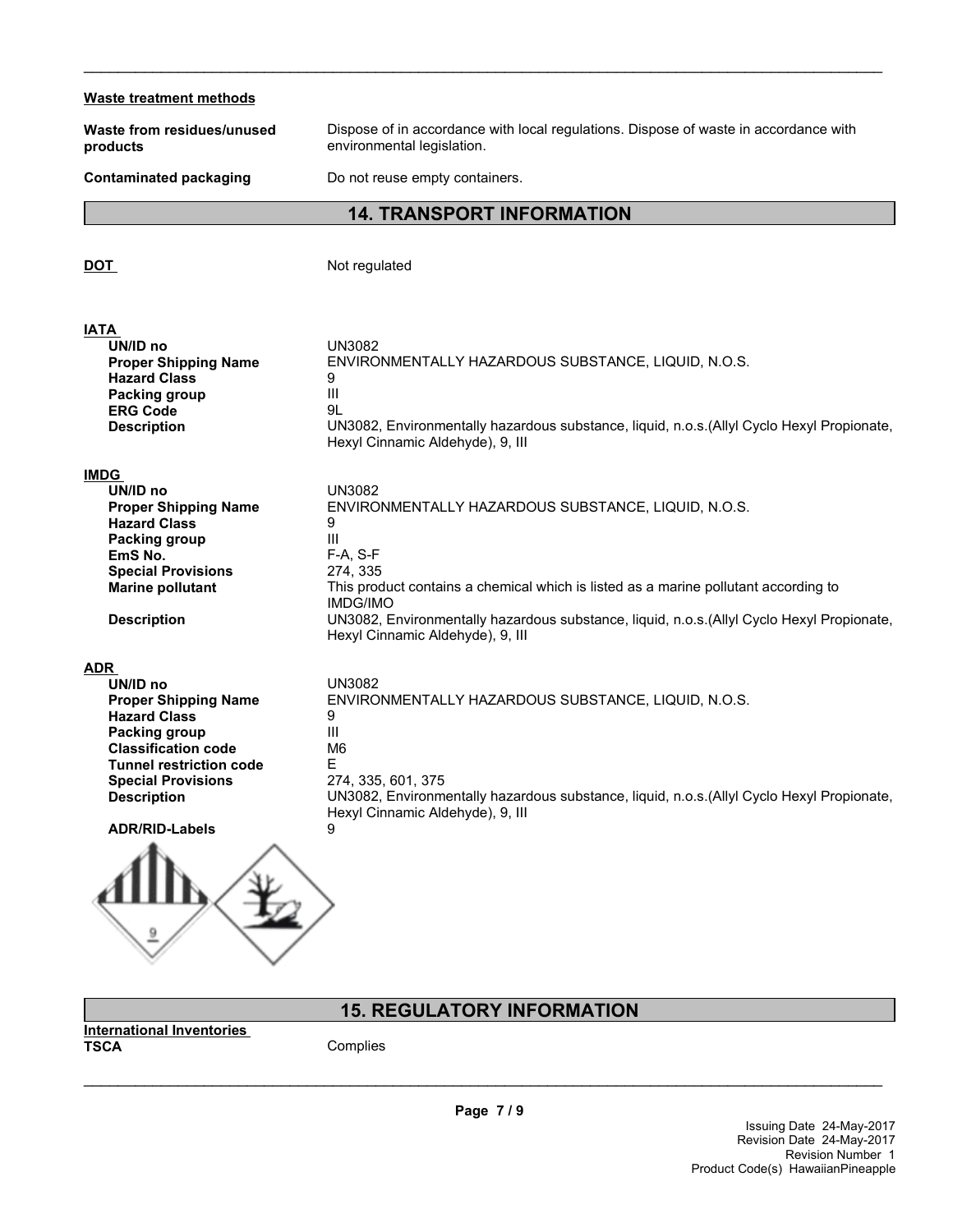| <b>DSL/NDSL</b><br><b>EINECS/ELINCS</b><br><b>ENCS</b> | Complies<br>No data available<br>No data available |
|--------------------------------------------------------|----------------------------------------------------|
| <b>IECSC</b>                                           | Complies                                           |
| <b>KECL</b><br><b>PICCS</b>                            | Complies<br>No data available                      |
| <b>NZIOC</b>                                           | No data available                                  |
| <b>AICS</b>                                            | No data available                                  |
| <b>TCSI</b>                                            | Complies                                           |

**Legend:**

**TSCA** - United States Toxic Substances Control Act Section 8(b) Inventory

**DSL/NDSL** - Canadian Domestic Substances List/Non-Domestic Substances List

**EINECS/ELINCS** - European Inventory of Existing Chemical Substances/European List of Notified Chemical Substances

\_\_\_\_\_\_\_\_\_\_\_\_\_\_\_\_\_\_\_\_\_\_\_\_\_\_\_\_\_\_\_\_\_\_\_\_\_\_\_\_\_\_\_\_\_\_\_\_\_\_\_\_\_\_\_\_\_\_\_\_\_\_\_\_\_\_\_\_\_\_\_\_\_\_\_\_\_\_\_\_\_\_\_\_\_\_\_\_\_\_\_\_\_

**ENCS** - Japan Existing and New Chemical Substances

**IECSC** - China Inventory of Existing Chemical Substances

**KECL** - Korean Existing and Evaluated Chemical Substances

**PICCS** - Philippines Inventory of Chemicals and Chemical Substances

**NZIoC** - New Zealand Inventory of Chemicals

**AICS** - Australian Inventory of Chemical Substances

**TCSI** - Taiwan Chemical Substance Inventory

#### **US Federal Regulations**

#### **SARA 313**

Section 313 of Title III of the Superfund Amendments and Reauthorization Act of 1986 (SARA). This product does not contain any chemicals which are subject to the reporting requirements of the Act and Title 40 of the Code of Federal Regulations, Part 372.

#### **SARA 311/312 Hazard Categories**

| Acute health hazard               | Yes. |
|-----------------------------------|------|
| <b>Chronic Health Hazard</b>      | Yes. |
| Fire hazard                       | N٥   |
| Sudden release of pressure hazard | Nο   |
| <b>Reactive Hazard</b>            | N٥   |

#### **CWA (Clean Water Act)**

This product does not contain any substances regulated as pollutants pursuant to the Clean Water Act (40 CFR 122.21 and 40 CFR 122.42).

#### **CERCLA**

This material, as supplied, does not contain any substances regulated as hazardous substances under the Comprehensive Environmental Response Compensation and Liability Act (CERCLA) (40 CFR 302) or the Superfund Amendments and Reauthorization Act (SARA) (40 CFR 355). There may be specific reporting requirements at the local, regional, or state level pertaining to releases of this material.

#### **US State Regulations**

#### **California Proposition 65**

This product does not contain any Proposition 65 chemicals.

## **U.S. State Right-to-Know Regulations**

**US State Regulations** This product does not contain any substances regulated by state right-to-know regulations

## **U.S. EPA Label Information**